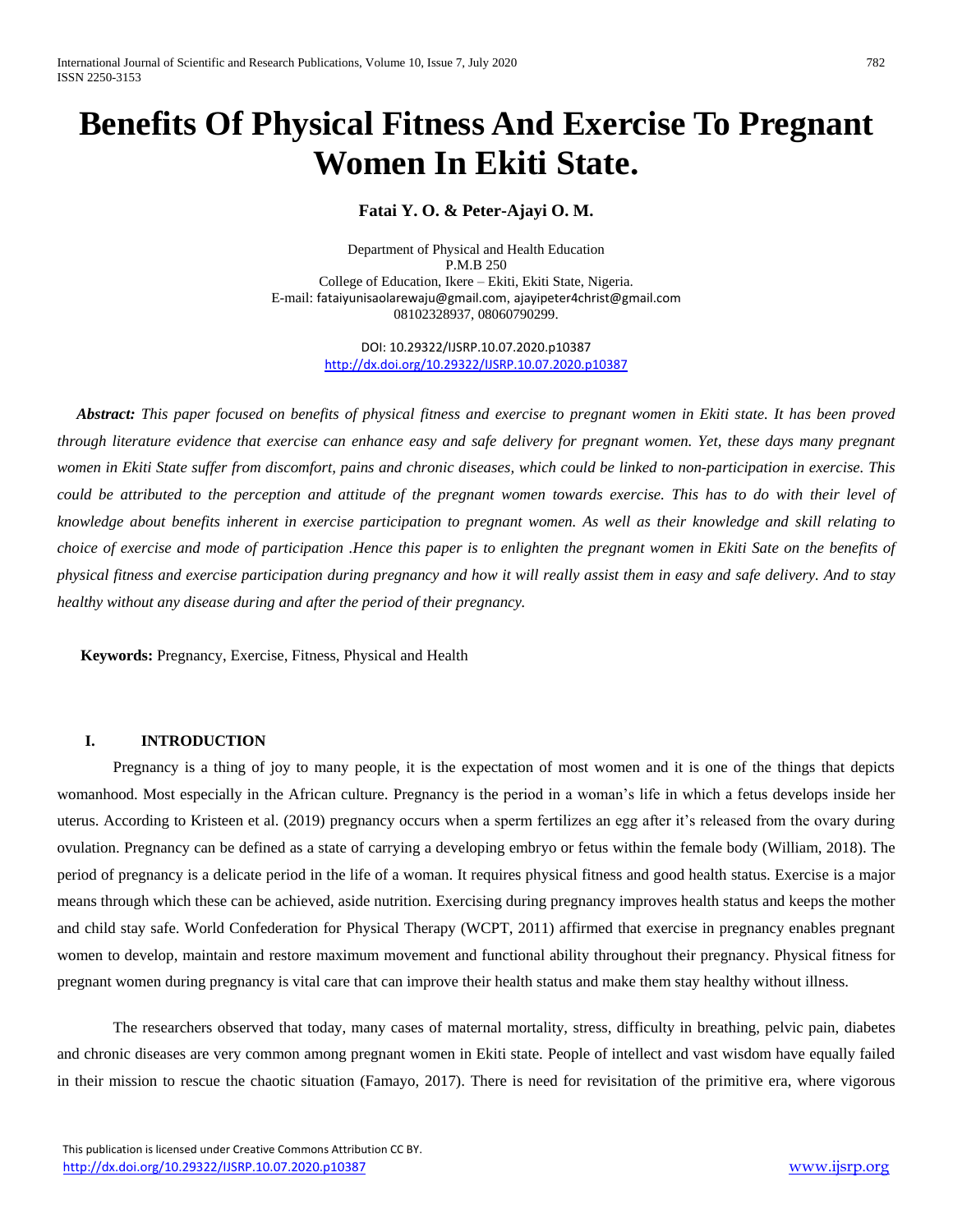International Journal of Scientific and Research Publications, Volume 10, Issue 7, July 2020 783 ISSN 2250-3153

physical activities and exercises were given priority, thus, reasons for their good health, longevity, less of contagious and chronic diseases, rare cases of untimely death etc. (Famayo, 2019). Pregnancy is a critical period of body weight regulation.

Maternal obesity and excessive gestational weight gain have become increasingly common and contribute to poor obstetrical outcomes. Many pregnant women in the area of study do not consider it necessary to exercise their body system during pregnancy. Except during child labour when they are compelled by the physician to do exercise vigorously. They perceive it as a mere waste of time and this may have implications on their health. This could cause them a lot of stress and discomfort more than necessary during delivery, aside other things. This paper therefore aims at enlightening pregnant women and significant others on the benefits of physical fitness and exercise to pregnancy in Ekiti State.

#### **II. CONCEPT OF PHYSICAL FITNESS**

Physical fitness can be defined as the capacity to perform an assigned duty efficiently without any record of casualty and have reserved energy to perform other daily recreational activities and stay healthy. According to the Centers for Disease Control and Prevention (CDC) (2020) physical fitness is defined as the ability to carry out daily tasks with vigor and alertness, without undue fatigue and with ample energy to enjoy leisure-time pursuits and respond to emergencies. Physical fitness is the capacity of the heart, blood vessels, lungs and muscles to function at optimum efficiency.

Physical fitness components are divided into five health-related and six skill-related components which are required for good health and optimal performance. The health-related are those physical fitness components that are required for physiological functioning of the body. These components contribute to positive health status of humans generally and pregnant women by reducing the stress, pains, chronic diseases and increasing work efficiency. The skill-related physical fitness components are those components that are responsible for locomotive movement of the body. They are required in order to make one cope with day to day activities, aside optimal performance in sports.

Here are brief descriptions of health-related physical fitness components:

#### **Cardiovascular endurance**

This is the ability of the heart and lungs to work together to provide the needed oxygen and fuel to the body during sustained workloads. It is the ability of the heart and lungs to gather, process and deliver oxygen to body cells for usage. This could be developed through jogging, cycling and swimming. The Cooper Run is used most often to test cardiovascular endurance (Groose, 2017). Cardiovascular endurance is also referred to as cardiorespiratory endurance that means body's ability to efficiently and effectively intake oxygen and deliver in body's tissues by way of the heart, lungs, arteries, vessels and vein (Laura, 2020). This is the ability to measure how long or fast a person can perform an activity and how this impacts on measurements such as heart rate and oxygen consumption.

#### **Muscular strength**

Muscular strength is the amount of force a particular muscle group can produce in one, all-out effort. This could be developed by using the bench press, leg press or bicep curl. The push up test is most often used to test muscular strength (Laura, 2020 & Groose, 2017). This is the ability of how weight can be moved in relation to repetitions. Exercises of multiple joints and muscle groups such as squats or bench press are often used. Also, it is the ability of a muscular unit or combination of muscular units, to apply force. This is the "power" that helps a person to lift and carry heavy objects. Without muscular strength, the body would be weak and unable to keep up with the demands placed upon it.

#### **Muscular endurance**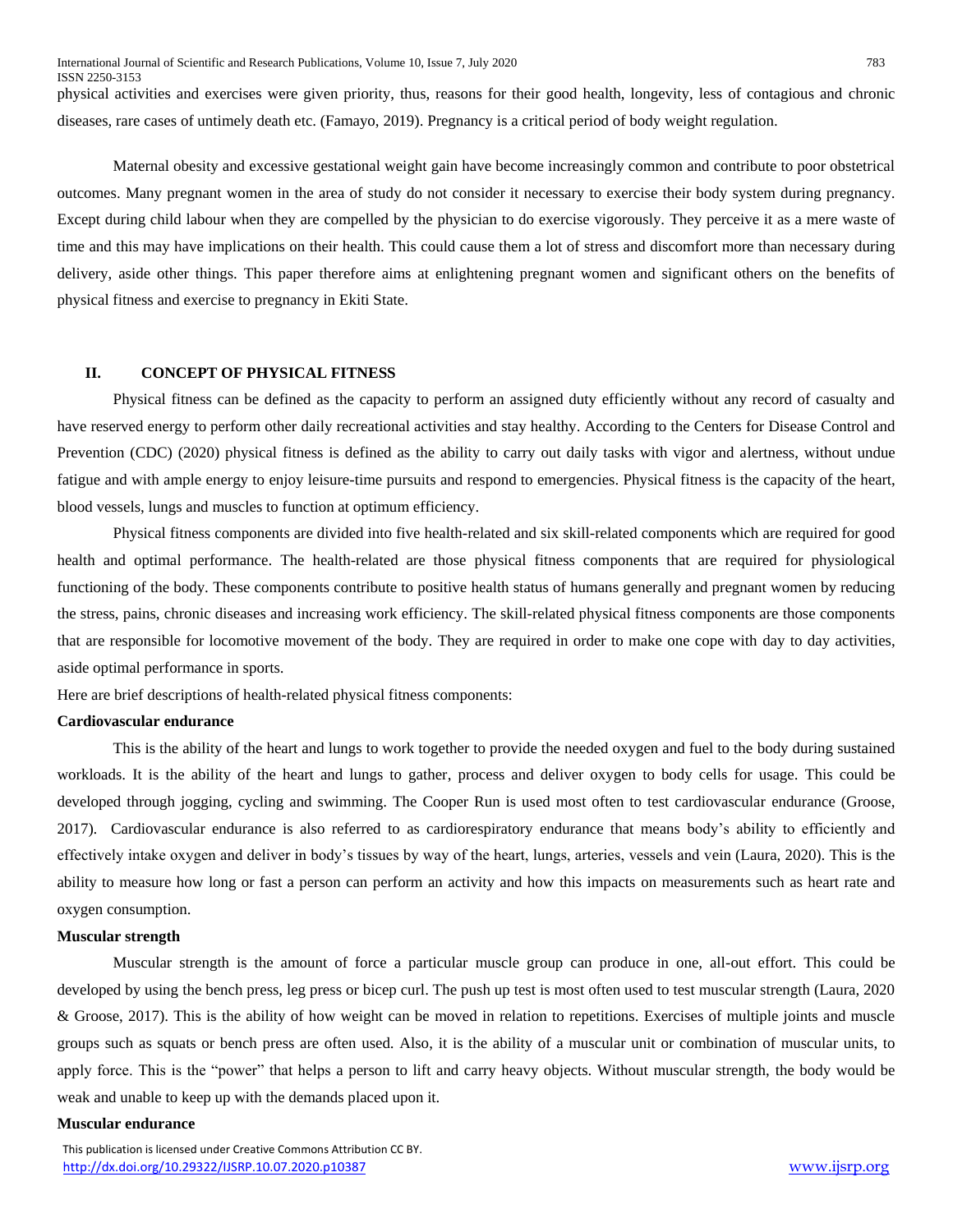Muscular endurance is the ability of the muscles to perform continuously contract against a given resistance without fatiguing. Examples of activities that require muscular endurance are cycling, step machines and elliptical machines (Laura, 2020 & Groose, 2017). The sit up test is most often used to test muscular endurance. It is the ability of body systems to process, deliver, store and utilise energy. Muscular endurance is the ability of a muscle or group of muscles to sustain repeated contractions against a resistance for an extended period of time (Elizabeth, 2020).

#### **Flexibility**

Flexibility is the ability of each joint to move through the available range of motion for a specific joint. Example is stretching individual muscles or the ability to perform certain functional movements such as the lunge (Laura, 2020 & Groose, 2017). This is the ability to maximise the range of motion at a given joint. Flexibility is one of the most important, yet often overlooked, components of physical fitness. Without flexibility, the muscles and joints would grow stiff and movement would be limited. The ability to achieve an extended range of motion without being impeded by excess tissue, i.e. fat or muscle (BrianMac Sports Coach [BMSC], 2020).

#### **Body composition**

Body composition is the body's ratio of fat mass to fat-free mass. This is the component that reduces the negative health outcomes, such as heart diseases and type 2 diabetes, attaining and maintaining a healthy body composition is a goal of just about all regular exercise routine (Laura, 2020). Body composition is the amount of fat mass compared to lean muscle mass, bone and organs. This can be measured using underwater weighing, Skinfold readings and bioelectrical impedance. Underwater weighing is considered the "gold standard" for body fat measurement, however because of the size and expenses of the equipment needed very few places are set up to do this kind of measurement. Body composition refers to primary distribution of muscle and fat in the body, measured by body fat percentage (Jennifer, 2020 & Topend Sports [TS], 2019).

Here are also brief descriptions of six skill-related physical fitness components:

#### **Agility**

The rate at which an individual is able to perform a movement and change entire body in space with speed and accuracy. This is ability to move and change direction with speed whilst maintaining control. Also it can be defined as the ability to rapidly and accurately change the direction of the body in space. The act of a sports performer to quickly and precisely move or change direction without losing balance or time. Agility is the ability to move and change direction and position of the body quickly and effectively while under control (Elizabeth, 2019).

#### **Balance**

The ability to maintain centre of mass over a base of support. The ability to maintain equilibrium while stationary or moving. Also is a maintenance of a centre of mass over a base of support. The time between the presentation of a stimulus and the onset of movement. Balance is the ability to stay upright and in coordinated control of our body and its movement (Sport Resilience [SR], 2016).

### **Power**

Power can be defined as the ability to exert maximum muscular contraction instantly in an explosive burst movement. Power can also be defined as the amount of force a muscle can exert. The product of strength and speed expressed as the work done in a unit of time. The ability to use two or more parts together. Power is the ability to exert a maximal force in as short a time as possible, as in accelerating, jumping and throwing implements (TS, 2020).

# **Speed**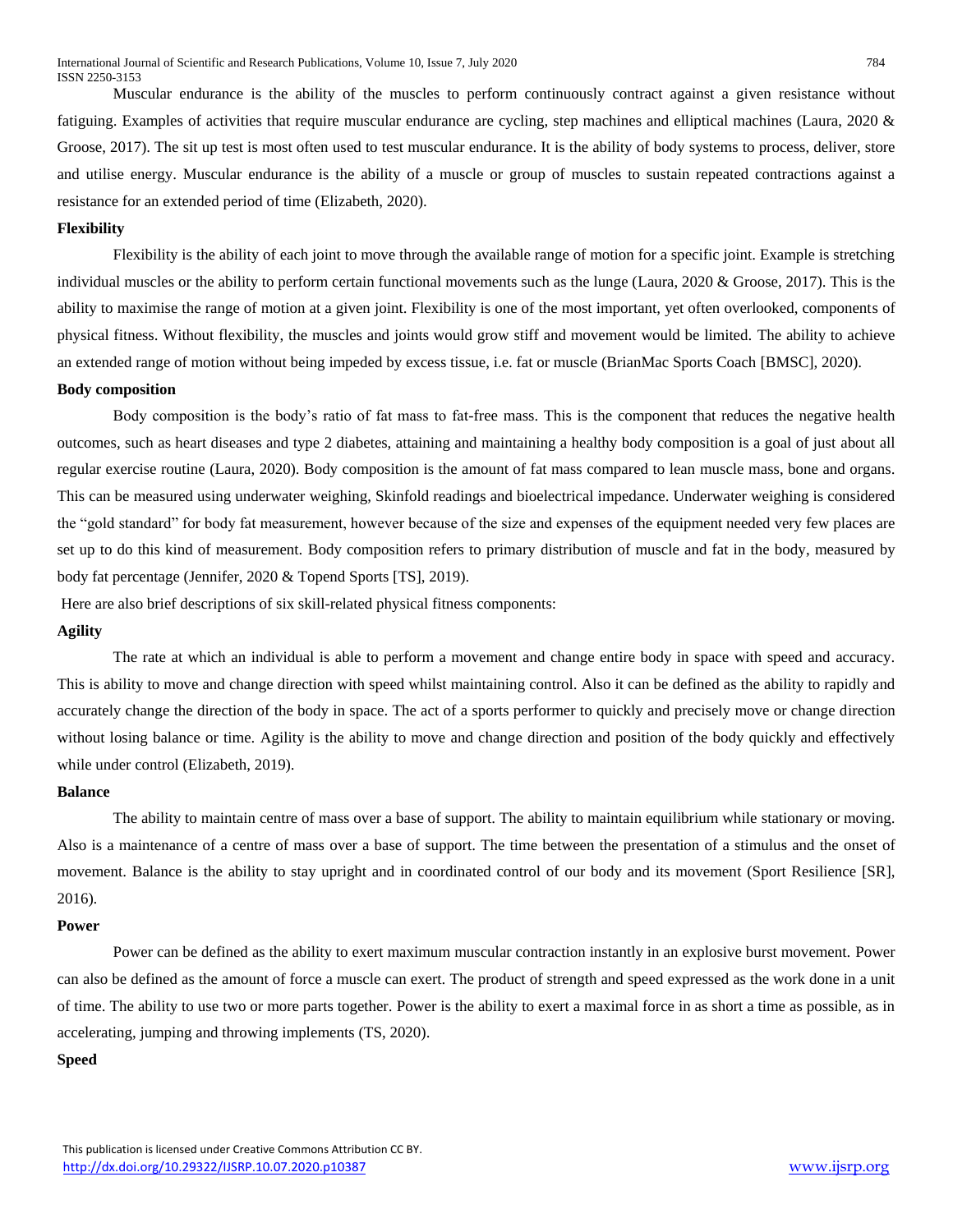Speed can be defined as the amount of time it takes the body to perform specific tasks. Also is the ability to retain the centre of mass of the body above the base of support. Speed is a maximal rate in which an individual is able to perform a movement or cover a distance in the shortest period of time. The ability to minimise the time cycle of a repeated movement (Groose, 2017).

#### **Coordination**

This is the ability that integrates the skill components so that effective movement are achieved. The ability to combine several distinct movement patterns into a singular distinct movement (Groose, 2017). Coordination is a way of using two or more parts of the body together, smoothly and efficiently. The ability to use the sense and body parts in order to perform motor tasks accurately without deficiency.

#### **Reaction time**

This can be defined as time taken to initiate a response to a stimulus. This can further be defined as time required for a sports performer to respond to quick reaction or stimuli and the initiation of their response e.g sprint. Reaction time is the key of getting faster to favourite game. This is the length of time between a stimulus and response to that stimulus (Timothy, 2019).

### **III. CONCEPT OF EXERCISE**

Exercise is physical activity that is planned, structured for the purpose of conditioning any part of the body. It is a sub-set of physical activity. Physical activity is any bodily movement produced by skeletal muscles that requires energy expenditure – including activities undertaken while working, playing, carrying out household chores, travelling and engaging in recreational pursuits (World Health Organization [WHO], 2018). Exercise is one of the remedies used to improve health, maintain fitness and is important as a means of carrying out physical rehabilitation. Exercise is defined as a planned, structured and repetitive subset of physical activity that improves or maintains physical fitness, overall health or well-being as an intended intermediate or final objective (WCPT, 2011). Exercise can also be defined as a program that improve health status and reduce the risk of developing several diseases. Exercise is defined as any movement that makes muscles work and requires body to burn calories (Arlene, 2017). There are three main types of exercise which are: aerobic exercise, resistance exercise and stretch exercise.

#### **Aerobic exercise**

This is a form of exercise that works with the major muscles, including the lungs and heart. It helps carry oxygen around the body and pumps more blood to the heart. This helps the heart and lungs become stronger, along with other muscles (Diabetes Care Community [DCC], 2018). Aerobic exercise is the activities that increase breathing and heart rate for an extended period of time – keeping the heart, lungs and circulatory system healthy. Encyclopedia (2020) stated that aerobic exercise is sustained exercise that increases blood flow to the muscles, strengthening the cardiovascular system and lungs. Aerobic activities are great for burning calories and helping with weight loss when combined with a healthy diet. Examples are brisk walking, running, cycling, jump rope, dancing, spinning, hiking, swimming etc.

#### **Resistance exercise**

Resistance exercise forces the muscles to work repeatedly to overcome a resistant force. The resistant force may come from an external source, such as weight lifting. Alternatively, it may come from the body's own weight, such as push-ups and sit-ups (CDC, 2018). Resistance exercise are activities that make human muscles work harder and help to maintain muscle and bone strength e.g weight lifting, push up, squat thrust, dumbbells, kettlebells etc. These are the activities that break down glucose for energy without using oxygen.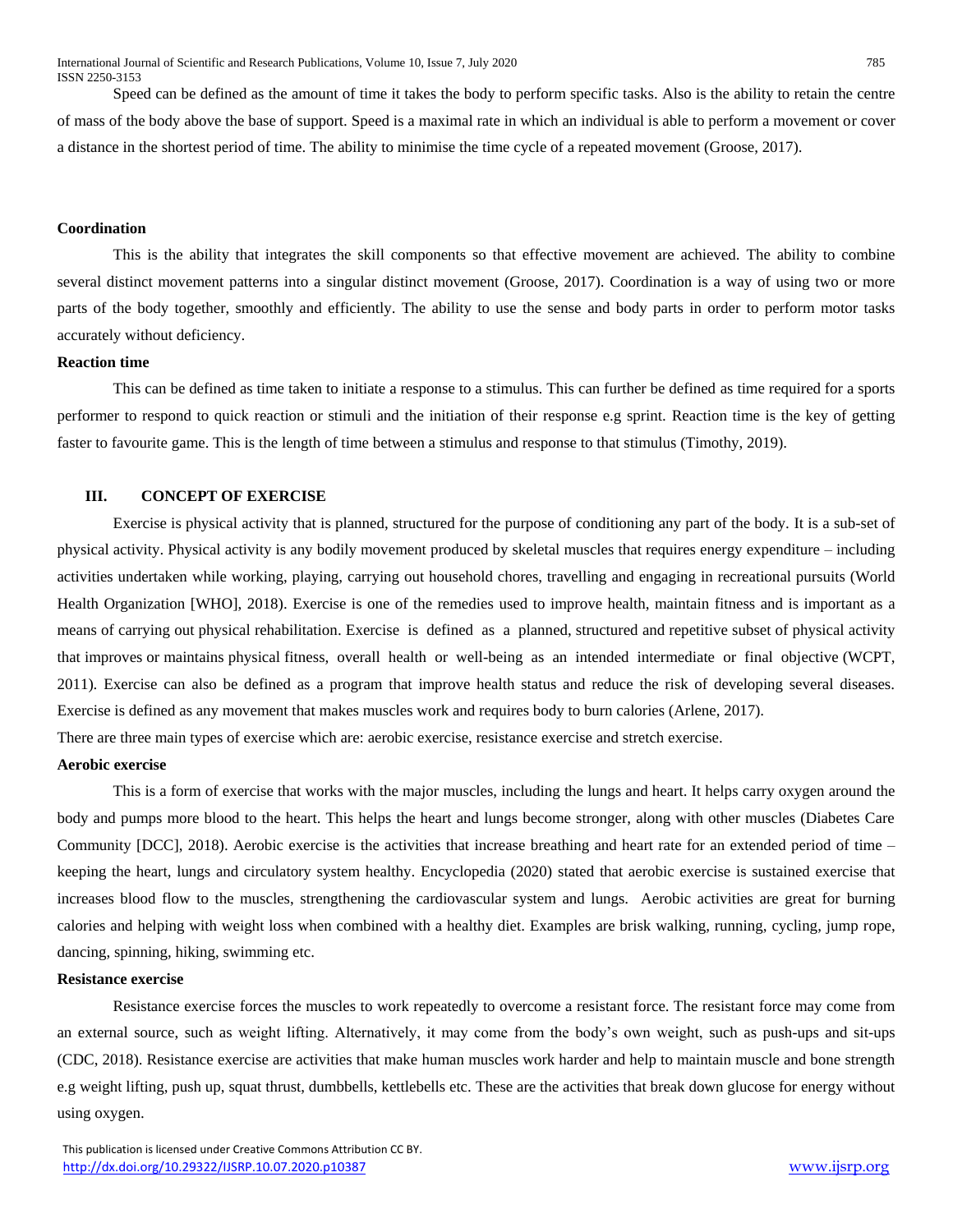Stretch exercise is also known as flexibility exercise. These are exercises that increase flexibility and extend muscle mobility. This can be important to help prevent falls (CDC, 2018). Flexibility exercises stretch your muscles, helping your body to stay supple e.g rolling, lower back, arm cycling, rotation of the neck, waist and twisting etc.

# **IV. PERCEPTION AND ATTITUDE OF PREGNANT WOMEN IN EKITI TOWARD EXERCISE PARTICIPATION**

It has been observed by the researchers that many of the pregnant women do not exercise during pregnancy, because they believe that exercise can lead to miscarriage. Also they do not register early for antenatal care where advice can be given to them on exercise. They perceive it to be a mere waste of time. This may have implication on their health and their pregnancy. Many of the pregnant women are afraid to participate in exercise because of the fear that exercise would have negative influence on their health and pregnancy. Also they believe that exercise do cause a lot of pain to the body during pregnancy, stress the baby and affect the position of the baby in the womb. They also believe that exercise does weaken the body and they feel it is not good for their body. It was also observed that majority of the pregnant women do not have the knowledge of the benefits of exercise to pregnancy. Few of them that have the knowledge of benefits of exercise to pregnancy and wish to participate in exercises do not have spousal support. More so, many of the pregnant women believe that walking from one place to another and doing their house chores e,g sweeping, washing of clothes, cleaning of dishes, fetching of water etc. are the same as exercising. It was also observed that some of them do not have time for exercise due to the nature of their job and are of the opinion that exercise during pregnancy is additional burden. Also some are of the opinion that they do not need to exercise their body until their delivery period. Some of them that wish to participate in exercise find it difficult getting started, because they do not have instructor to take them on the type of exercises they need to do.

Visitation to fitness centres across Ekiti State, most especially Ado-Ekiti the State capital. Revealed that pregnant women do not register there. Through observation of major roads in the State capital and some local government headquarters in the morning and evening. It was noted that pregnant women do not come out for walk. Also, visitation to Oluyemi Kayode Stadium, Ado-Ekiti; which is the state owned stadium on Saturdays. Revealed that only on a very few occasions do we have few pregnant women coming to keep fit. From all the above mentioned, it is clear that the attitude of pregnant women in Ekiti is not tilted toward exercise participation. This could be attributed to the fact that many of them lack the knowledge of the benefits inherent in exercise participation for pregnant women. Aside that, they lack the knowledge and skill required for the choice of exercise and the how, when and where exercise is to be performed.

# **V. BENEFITS OF EXERCISE TO PREGNANT WOMEN**

The period of pregnancy is usually accompanied with some challenges which could be emotional, psychology, physical etc. Due to the change in physiological state of the woman. Exercise could be a way to overcome these challenges. Exercise also assists the pregnant woman to cope with symptoms of pregnancy and make her feel better.

Below are the benefits of exercises to pregnant women:

#### **Reduce pain**

Exercise during pregnancy improve the health status of the pregnant women, it drastically reduce pains that they do undergone during pregnancy such as pelvic pain and backache. It also enhance their quality of life by lubricating the joints and reduce stiffness. Also exercise decrease the level of discomfort in their flexibility. Research has shown that regular exercise during pregnancy can ease pain long term by improving muscle tone, strength and flexibility. Exercise may also cause a release of endorphin the body's natural painkillers (WebMD, 2019).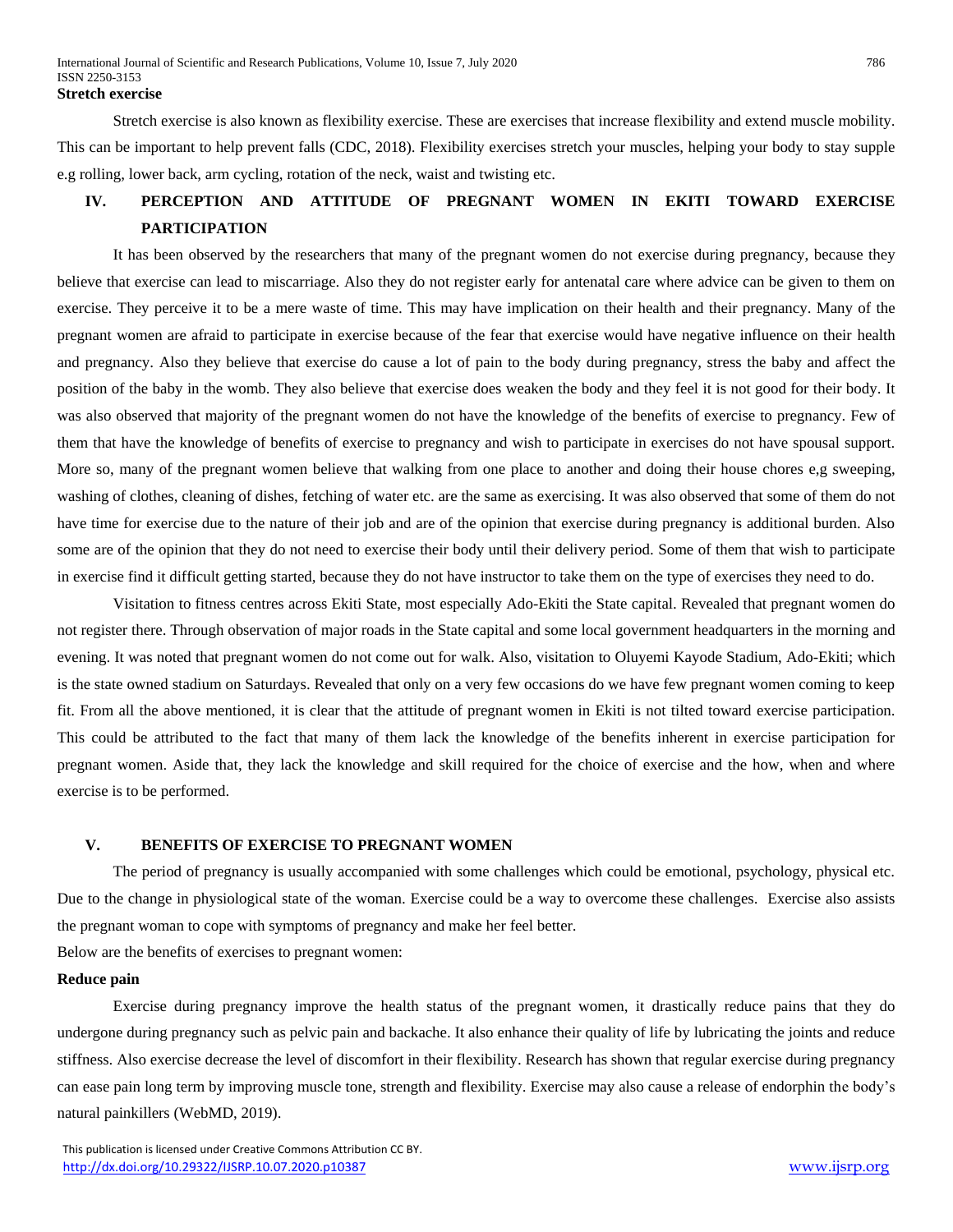Physical fitness can enhance your mood through the release of dopamine, neurotransmitter, endorphins and endocanabinoids (Famayo & Adubi, 2019). Regular exercise reduces the risk of depression and anxiety of the pregnancy as it makes pregnant women feel happy and more relaxed. Exercise during pregnancy reduces depression, releasing endorphins that help improve mood while diminishing stress and anxiety (Bellefonds, 2018).

#### **Increased energy**

It enhances the level of fitness during pregnancy and makes pregnant women to be agile and work effectively without undue stress. It boosts their capacity in caring out their day to day activities. Regular exercise improves muscle strength and endurance to deliver oxygen and nutrients to body tissue s and help cardiovascular system to work more efficiently. Taking part in exercise help the lung to produce enough air and extracting sufficient oxygen to produce the energy required by the body. Jennifer (2006) stated that new research suggested that regular exercise during pregnancy increase energy levels even among people suffering from chronic medical conditions associated with fatigues like cancer and heart diseases.

#### **Improved posture**

Exercise reduces the level of postural defects; it rebuilds the shape of the body and makes the posture of pregnant women look attractive. Regular exercise reduces the level of swelling in ankles, hands and face during pregnancy. It mostly strengthens the muscles and improves balance and coordination that might want to lead to postural defects. Regular exercise during pregnancy can improve body posture and decrease discomforts such as backaches and fatigue (WebMD, 2020).

#### **Muscular strength**

Regular partaking in exercise builds muscle tone and strength that makes pregnant women to endure the delivery stress. This can also increase their stability and improves blood supply to the muscles to work effectively, also increase their level of endurance to make use of oxygen. Exercise increase muscular strengths that helps to build strong, healthier muscles and bones. It enhances more stability, balance and flexibility to endure child labour (Emily, 2019).

#### **Improved blood circulation**

This can enhance heart fitness in pumping the blood properly into the body and reduce high blood pressure which is peculiar to pregnant women. Regular exercise services the heart, because it builds the heart against blood failure in the body system. It enhances regular flow of blood by reducing the work force of the arteries in transporting the blood into our body system. Medline Plus (MP) (2017) stated that exercise strengthens heart and improves circulation. The increased blood flow raises the oxygen levels in the body. This helps lower risk of heart diseases such as high cholesterol, coronary artery diseases and heart attack. Regular exercise also lower pressure and triglyceride level.

#### **Disease prevention**

Exercise reduces the risk of cardiovascular disease of pregnant women during and after the pregnancy, it also improves the body insulin to work effectively. Regular exercise reduces the risk of diseases like preeclamsia, gestational diabetes and hypertension that do combat with pregnant women during pregnancy. Exercise boosts immune system and insulin to protect the heart against disease. Regular exercise reduces the morbidity and mortality rate associated with cardiovascular disease, hypertension and type 2 diabetes mellitus among other chronic diseases (Hinman et al., 2015)

#### **Easy delivery**

Exercise prepare pregnant women's body for labour as it makes delivery easy for them and build more stamina needed for labour and delivery. It makes the body respond to every care being giving to them during childbirth. Also reduce the risk of childbirth pains and allow their body to be flexible. Regular exercise throughout pregnancy enhances active labour for 4 hours and 24minutes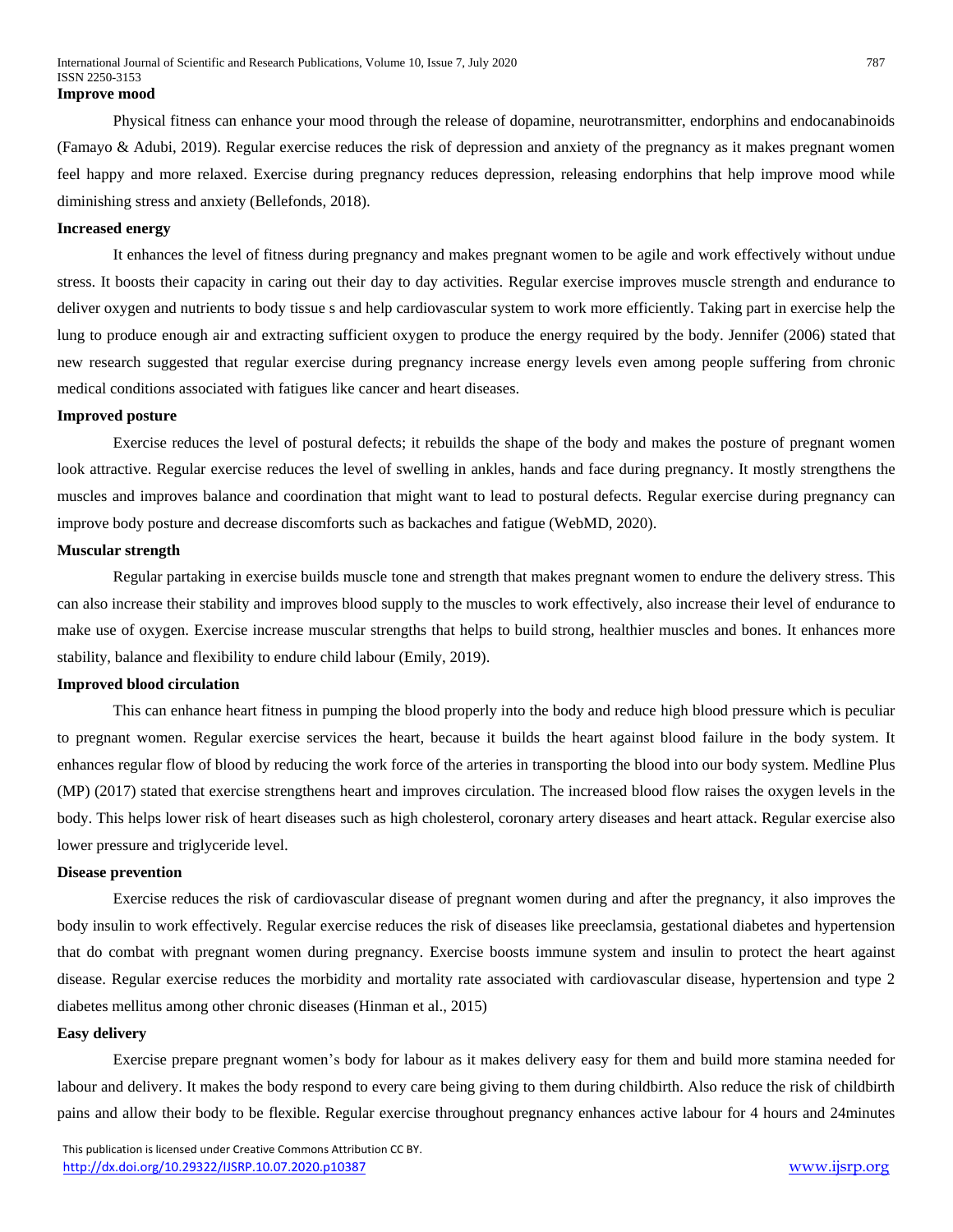International Journal of Scientific and Research Publications, Volume 10, Issue 7, July 2020 788 ISSN 2250-3153

compared with 6 hours and 22 minutes for those that do not use to exercise. It shortens the duration of labour, reduces the risk of cesarean section and operative-assisted vaginal delivery (Suzanne, 2017 & Hinman et al., 2015)

#### **Post–delivery recovery**

Exercise speed up body recovery from maternal tears after birth and quicken recovery from blood wasted during labour. It enhances the quick response to treatment after birth and makes pregnant women healthy. Regular exercise during pregnancy give a great chance of recovery physically after childbirth, the more fit during pregnancy the more will after delivery (Bellefonds, 2018).

# **VI. CONCLUSION**

Based on literature evidence from previous studies, the impact of exercise on pregnancy can not be underestimated. Exercise is one of the prenatal activities that pregnant women are supposed to be doing while in pregnancy so as to enhance the level of their fitness. Exercise is one of the most reliable activities that need to be properly done by women during pregnancy in order to attain /maintain a high level of fitness. As well as ensure easy and safe delivery. Against this backdrop, the researchers recommended that: physicians should encourage the pregnant women during their prenatal check up to always exercise. Health care providers who care for pregnant women should enlighten them on the benefits of exercise. Pregnant women should be performing at least 20–30 minutes exercise 3 days in a week.

# **REFERENCES**

Arlene, S. (2017). *The top 10 benefits of regular exercise*[. www.healthline.com](http://www.healthline.com/) Beellefonds, C. (2018). *13 benefits of exercise during pregnancy*.

<https://www.whattoexpect.com/pregnancy/exercise-benefits>

BrianMac Sports Coach (2020). *Component of fitness*. [https://www.brianMac.co.uk/condition.htm.](https://www.brianmac.co.uk/condition.htm)

Centers for Disease Control and Prevention (2020). *Physical activity*.

<https://www.cdc.gov/physicalactivity/index.html>

Confederation for Physical Therapy (2011). *Guideline for the development of a system of legislation/regulation/recognition of physical therapists*. London, UK. [www.wcpt.org/guidlines/regulation-legislation](http://www.wcpt.org/guidlines/regulation-legislation)

Diabetes Care Community (2018). *The 4 types of physical activity*[. www.diabetescarecommunity.ca](http://www.diabetescarecommunity.ca/)

- Elizabeth, Q. (2019). *Agility for physical fitness and sports*. <https://www.verywellfit.com/understanding-agility-in-sports-3120338>
- Elizabeth, Q. (2020). *How to measure and improve muscular endurance*. <https://www.verywellfit.com/what-is-muscular-endurance-3120360>
- Emily, C. (2019). *What is muscular strength, and what are some exercise you can do?* <https://www.healthline.com/health/exercise-fitness/muscular-strength>
- Encyclopedia (2020). *Physical fitness.* [www.newworldencyclopedia.org/](http://www.newworldencyclopedia.org/)
- Famayo, M. O. (2017). Effects of Physical exercise on the body. *A paper presented at the physical fitness workshop at Calvary Church, Ilesa, Osun State.*
- Famayo, M. O., & Adubi, A. B. (2019). Physical fitness and exercise: its beneficial effects on the body. *Nigerian Journal of Human Movement, Wellness, Leisure and Sports*, 87-95.

Groose, D. (2017). *10 components of physical fitness*.

 This publication is licensed under Creative Commons Attribution CC BY. <http://dx.doi.org/10.29322/IJSRP.10.07.2020.p10387> [www.ijsrp.org](http://ijsrp.org/)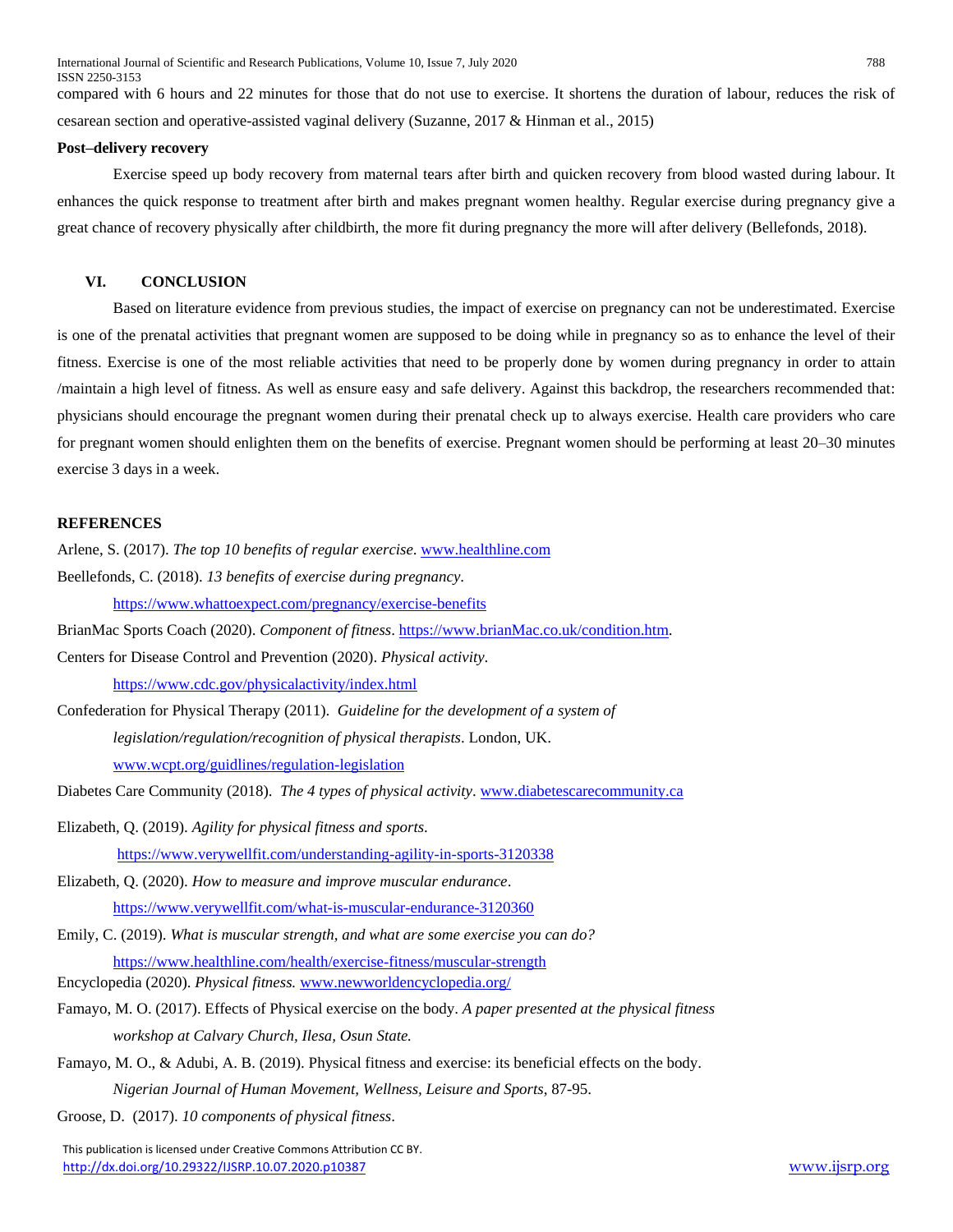International Journal of Scientific and Research Publications, Volume 10, Issue 7, July 2020 789 ISSN 2250-3153

<https://www.crossfitsouthie.com/10-components-physical-fitness/>

- Hinman, S., Smith, K., Quillen, D., & Smith, M. (2015). Exercise in pregnancy. *Sports Health*, 7(6), 527- 53. Doi:10.1177/1941738115599358
- Jennifer, R. (2020). *Body composition and body fat percentage*.

<https://www.verywellfit.com/what-is-body-composition-3495614>

Jennifer, W. (2006). *Exercise fight fatigue, boost energy*.

- <https://www.webmd.com/diet/news/20061103/exercise-fights-fatigue-boosts-energy>
- Kristeen, C., Kathyrn, W., & Kareen, L. (2019). *What do you want to know about pregnancy*.

<https://www.healthline.com/health/pregnancy>

Laura, W. (2020). *The 5 health related components of fitness*. <https://www.verywellfit.com/the-components-of-fitness>

Medline Plus (2017). *Benefits of exercise*[. https://medlineplus.gov/benefitsofexercise.html](https://medlineplus.gov/benefitsofexercise.html)

Suzanne, S. (2017). *33 reasons to exercise now*.

<https://www.parents.com/pregnancy/my-body/fitness/ten-reasons-to-get-off-the-couch/> Sport Resilience (2016). *Balance*[. https://sportresilience.com/balance](https://sportresilience.com/balance)

- Timothy, J. (2019). *How to improve your reaction time for gaining and other sports.* <https://www.healthline.com/health/how-to-improve-reaction-time>
- Topend Sports (2019). *Body size and composition and fitness*. [https://www.topendsports.com/fitness/body-composition.htm.](https://www.topendsports.com/fitness/body-composition.htm)
- Topend Sports (2020). *Muscle power and fitness.*  [https://www.topendsports.com/fitness/power.htm.](https://www.topendsports.com/fitness/power.htm)

WebMD (2019). *How can exercise help chronic pain.*

<https://www.webmd.com/pain-management/qa/how-can-exercise-help-chronic-pain>

WebMD (2020). *Exercise during pregnancy.*

<https://www.webmd.com/baby/guide/exercise-during-pregnancy>

William, C. (2018). *Medical definition of pregnancy*.

<https://www.medicinenet.com/script/main/art.asp?articlekey=11893>

World Health Organization (2018). *Physical activity.*

[www.who.int/news-room/fact-sheet/detail/physical-activity](http://www.who.int/news-room/fact-sheet/detail/physical-activity)

# **AUTHORS**

**Fist Author:** Fatai, Y. O. B.Sc. (Ed.) (Physical Education and Recreation), M.A. Physical Education (Sociology & Psychology of Sports) (In view), College of Education, Ikere-Ekiti an[d fataiyunisaolarewaju@gmail.com](mailto:fataiyunisaolarewaju@gmail.com)

**Second Author:** Peter-Ajayi, O. M., B.Sc. (Ed.) (Physical and Health Education), M.Ed. (Health Education), Ph.D (Health Education) (In View), College of Education, Ikere-Ekiti and [ajayipeter4christ@gmail.com](mailto:ajayipeter4christ@gmail.com)

**Correspondence Author:** Fatai, Y. O., [fataiyunisaolarewaju@gmail.com,](mailto:fataiyunisaolarewaju@gmail.com) [\(olarewajuf733@gmail.com\)](mailto:olarewajuf733@gmail.com), 08102328937